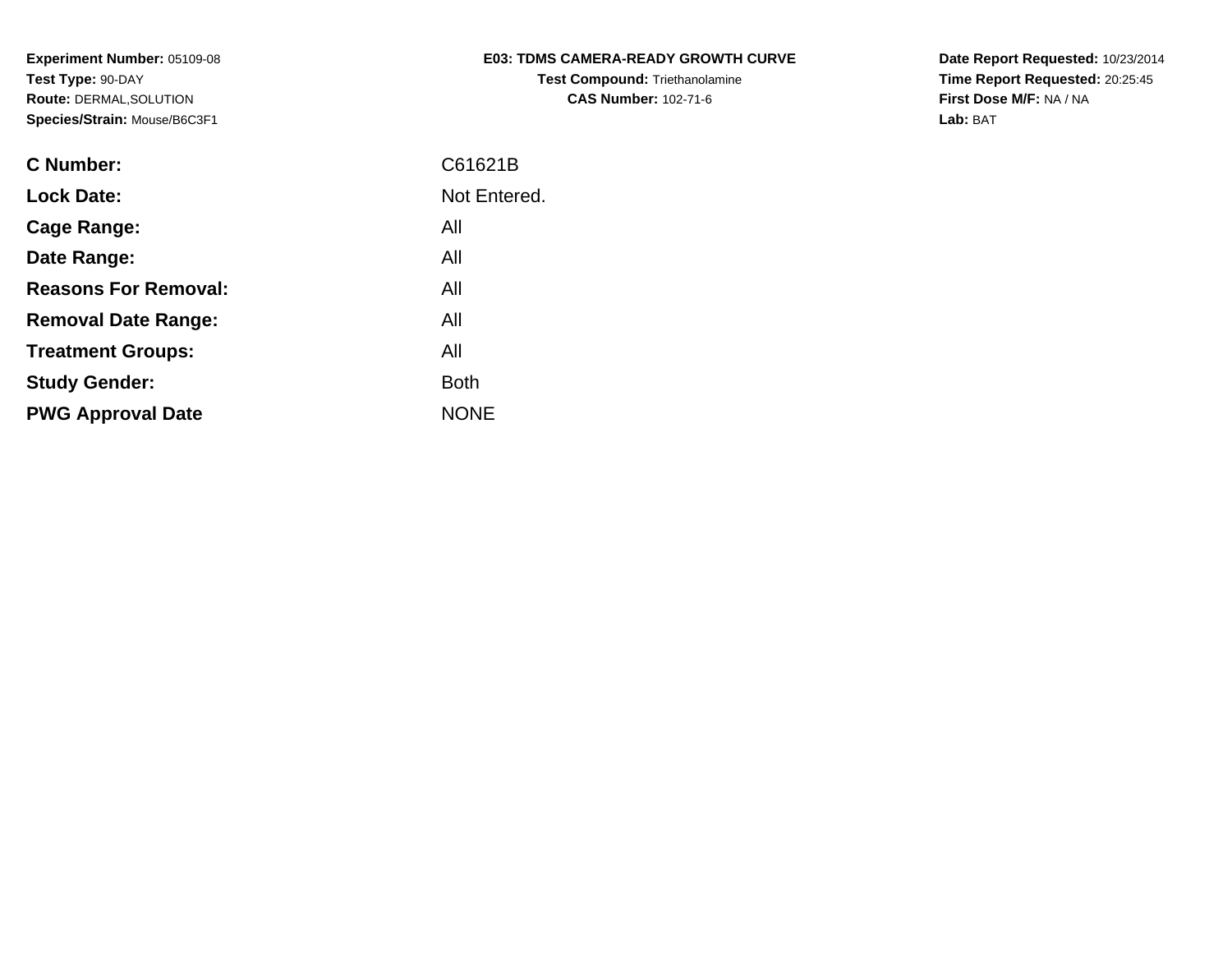### **E03: TDMS CAMERA-READY GROWTH CURVE**

**Test Compound:** Triethanolamine

**CAS Number:** 102-71-6

**Date Report Requested:** 10/23/2014**Time Report Requested:** 20:25:45**First Dose M/F:** NA / NA**Lab:** BAT

**MALE** 

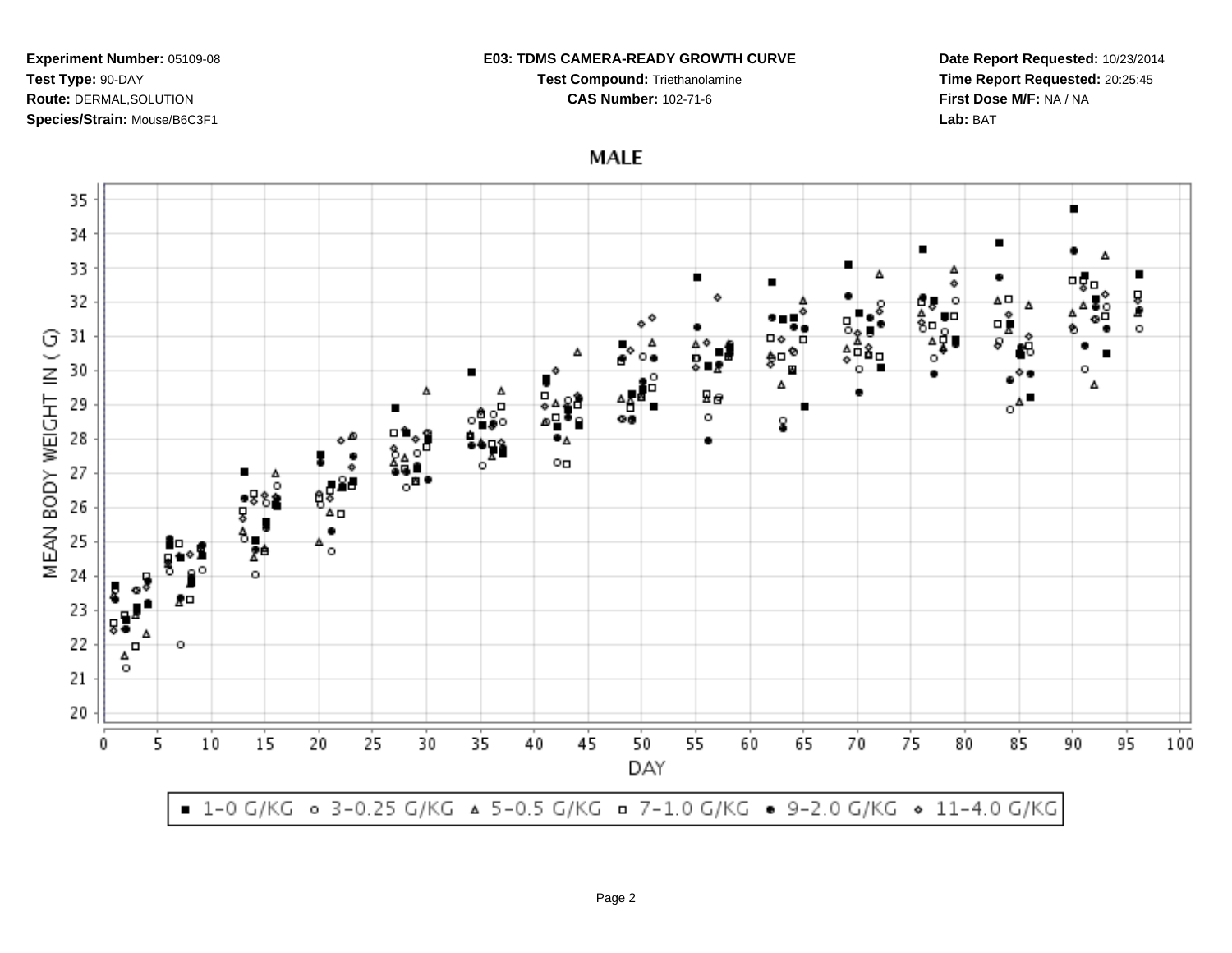## **E03: TDMS CAMERA-READY GROWTH CURVE**

**Test Compound:** Triethanolamine**CAS Number:** 102-71-6

\*\*\*END OF MALE DATA\*\*\*

**Date Report Requested:** 10/23/2014**Time Report Requested:** 20:25:45**First Dose M/F:** NA / NA**Lab:** BAT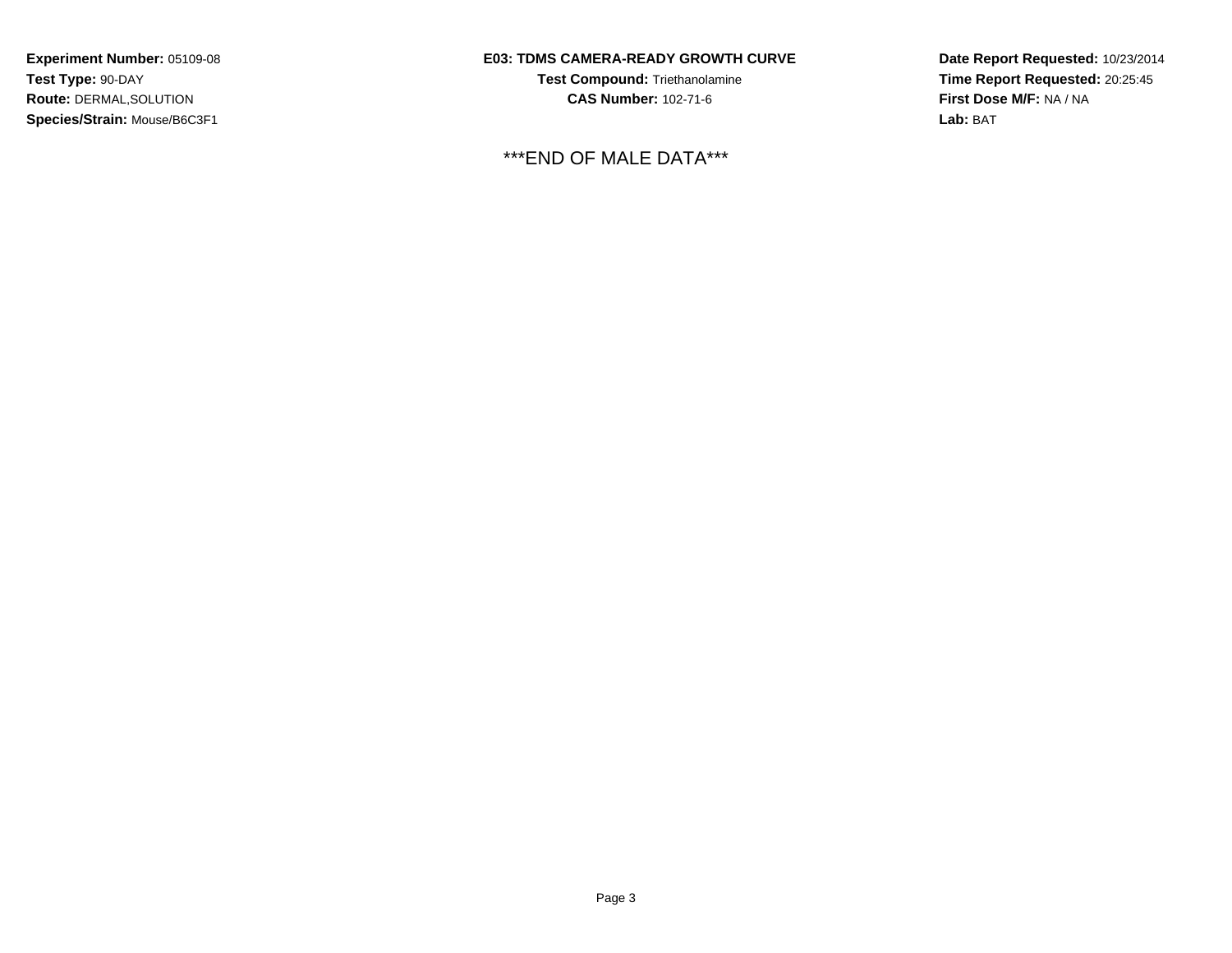#### **E03: TDMS CAMERA-READY GROWTH CURVE**

**Test Compound:** Triethanolamine**CAS Number:** 102-71-6

**Date Report Requested:** 10/23/2014**Time Report Requested:** 20:25:45**First Dose M/F:** NA / NA**Lab:** BAT

 $\blacksquare$ 30  $\Box$ 29 п ٠ 딣 28 пt . 80  $\circ$  $\overline{\circ}_{\bullet}$ 27 α. MEAN BODY WEIGHT IN (G) Δ o  $\bullet$ o Ο  $\blacksquare_\circ$  $\circ$ 26 п  $\frac{1}{2}$  00 ه ه ø 5 ۰۵  $\bullet$ 25 ٥ ∆ם  $\ddot{\circ}$ 24 ۰  $\circ$ o 23  $\circ$ ÷  $\circ$ 22  $\circ$ 21 o 20 19 18  $17$ 16 10 15 20 25 30 35 40 45 50 55 60 65 70 75 80 85 95 100 5 90 0 DAY ■ 2-0 G/KG • 4-0.25 G/KG ▲ 6-0.5 G/KG • 8-1.0 G/KG • 10-2.0 G/KG • 12-4.0 G/KG

# **FEMALE**